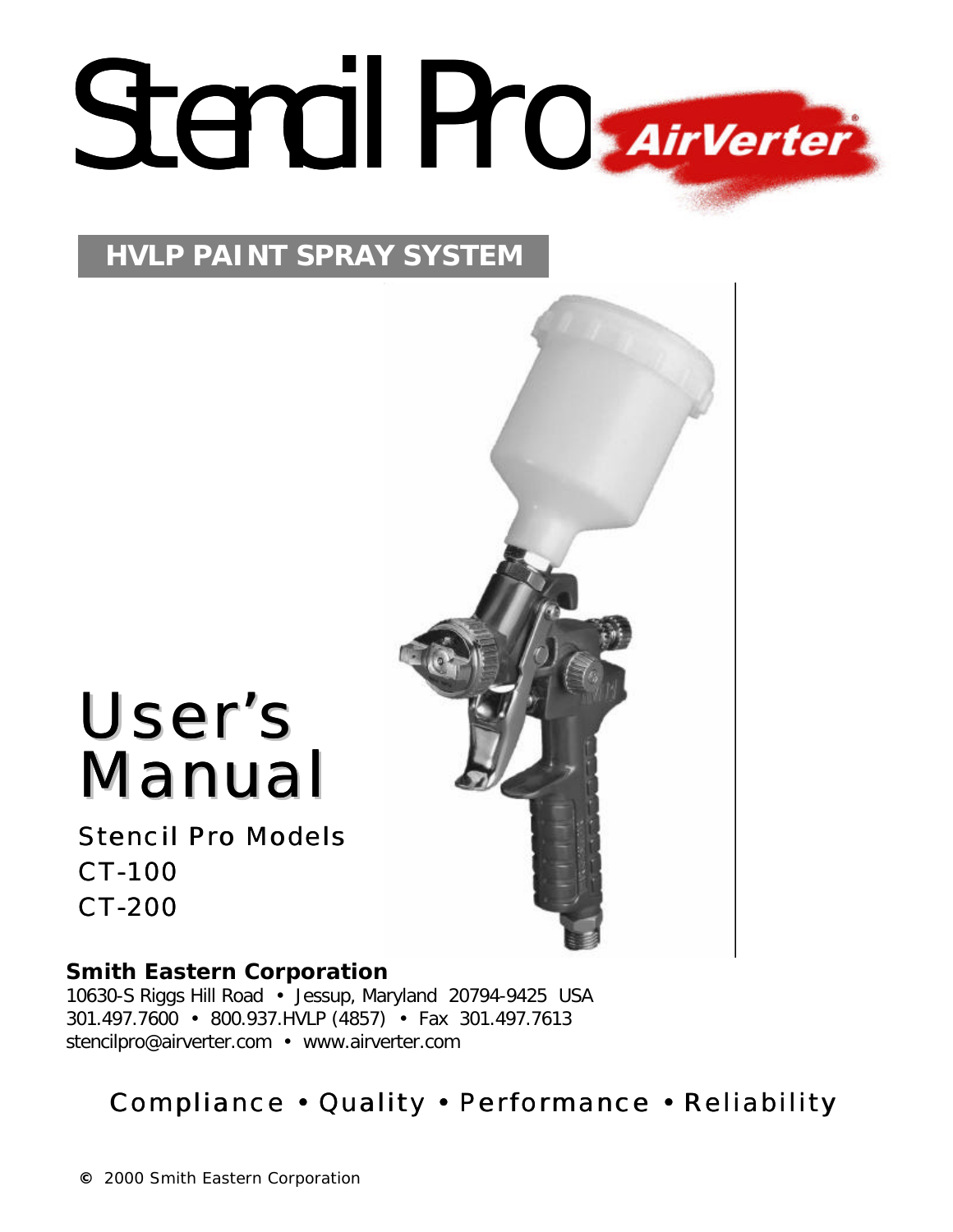#### **Please Read This Owner's Manual** *BEFORE* **Using Your Stencil Pro Spray Gun**

**DO NOT OPERATE THIS EQUIPMENT WITHOUT USING PROPER PERSONAL SAFETY EQUIPMENT INCLUDING RESPIRATOR, GOGGLES AND SAFETY CLOTHING. OBSERVE ALL PRECAUTIONS RELATED TO SPRAYING.**

#### *WARNING*

**THIS EQUIPMENT IS OPERATED USING PRESSURIZED AIR. ALWAYS DISCONNECT SPRAY GUN FROM AIR AND FLUID HOSES AND DEPRESSURIZE SYSTEM PRIOR TO ANY MAINTENANCE OR DISASSEMBLY PROCEDURE.**

#### **WARRANTY**

Smith Eastern Corporation warrants to the Purchaser that the Stencil Pro (CT-100) Spray Gun is free from defects in material or workmanship under normal use and service for a period of twelve (12) months from the date of purchase. Should any failure appear during this period, Smith Eastern shall, if given prompt written notice by the Purchaser, correct such nonconformity by repair or replacement of the nonconforming part, F.O.B. Smith Eastern's repair facility. Repair parts are warranted for ninety (90) days from the date of shipment, but repairs or replacements to original equipment shall not renew or extend the warranty period of such equipment. Equipment and parts furnished by Smith Eastern but manufactured by others shall be limited to the warranty offered by the manufacturer thereof.

Smith Eastern reserves the right to limit this warranty in cases of misuse or abuse. Any modifications to spray guns or recommended procedures will void the warranty.

The foregoing warranty is exclusive and in lieu of other warranties of quality or performance, expressed, implied or statutory, including any warranties of merchantability or of fitness for a particular purpose.

#### **Why AirVerter Spray Gun Systems Work Better**

To accomplish effective atomization of a liquid at low pressure (below 10 PSI) it is necessary to substantially decrease pressure (PSI) and increase air volume (CFM). AirVerter® systems, by design, do not exceed 10 PSI at the spray head and prevent the operator from taking AirVerter® spray guns out of compliance with EPA and California's South Coast Air Quality Management District (SCAQMD) regulations.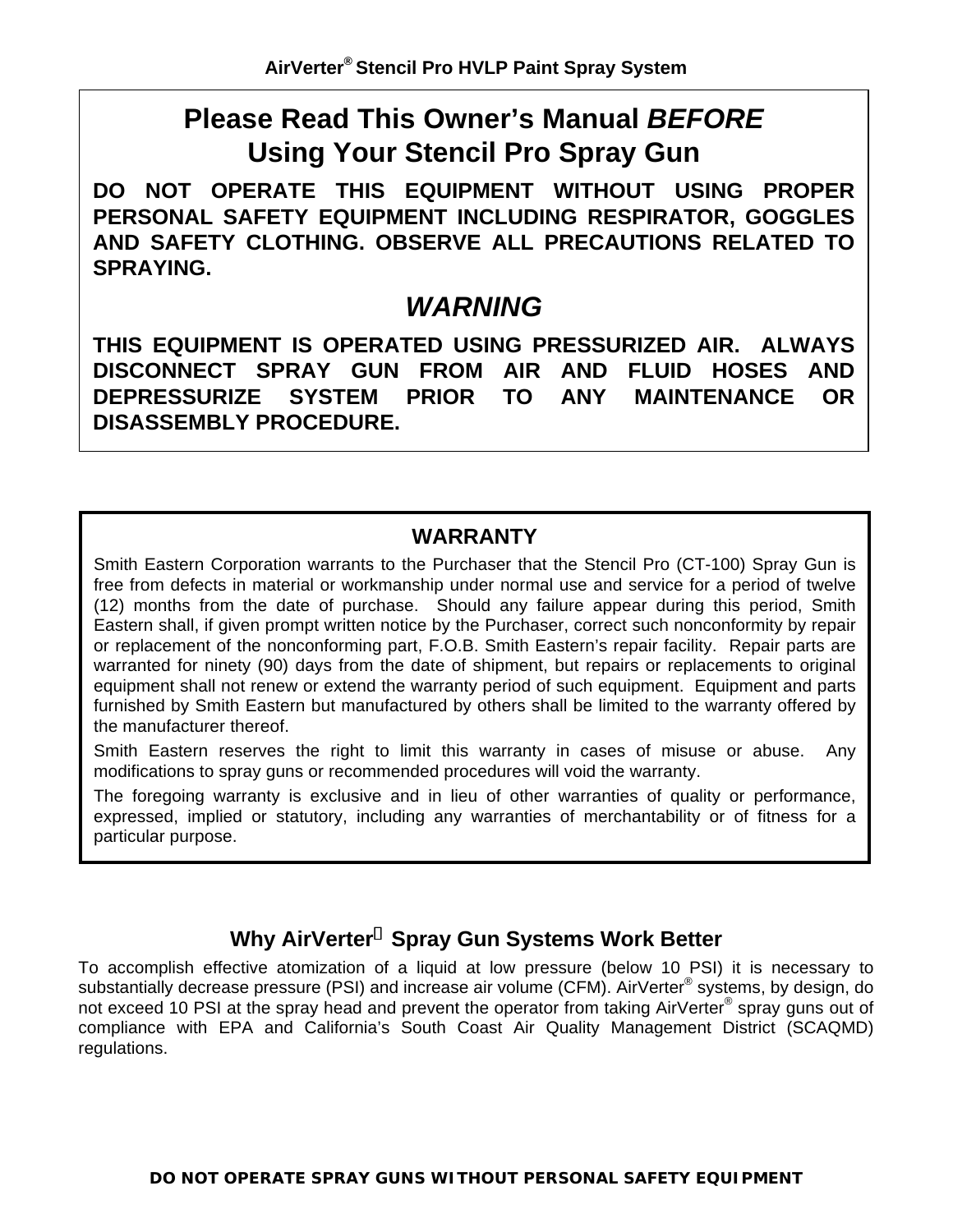#### **AirVerter® Stencil Pro HVLP Paint Spray System EQUIPMENT REQUIREMENTS**

#### **Air Compressor**

Air compressors used with AirVerter® Spray Guns must be able to HOLD a minimum of 40 PSI while spraying.*Note*: Position a pressure gauge in the air hose nearest the spray gun to be assured of the PSI required to satisfactorily spray your coating.

#### **High Pressure Air Hose**

- A. Air hose lengths up to 50 feet **MUST** have an I.D. of 3/8" including fittings.
- B. Air hose lengths greater than 50 feet **MUST** have an I.D. of 1/2" including fittings.

#### **OPERATING INSTRUCTIONS**

#### **OPERATION:**

#### **Starting:**

- A. The Stencil Pro CT-100 Spray Gun operates with the trigger controlling both the fluid flow and air flow. The Stencil Pro Spray Gun may be used with either an AirVerter<sup>®</sup> Inductor Assembly between the gun and the compressed air supply, or connected directly to the compressed air supply. *Note: if connecting directly to the air supply, gun inlet pressure is limited to 43 PSI.*
- B. **Consult the** *Needle, Nozzle and Air Cap Selection Guide* **to select the proper combination for the coating and finish quality desired. Too much pressure will create unnecessary overspray!**

#### **Before Spraying**

- A. Follow the *Air and Paint Management Guidelines* listed on the following page.
- B. Before paint is poured into the cup, **make certain paint is properly mixed**. This is particularly true when mixing multi-component paints. Use a paint shaker, rotary mixer, or paint paddle to achieve a homogeneous mixture. (*Hint:* Split your paint into two parts; the top will be lighter and the bottom will be heavier. Completely stir the bottom half of the paint and slowly add small amounts of the top half into the heavier bottom.)
- C. **Strain your paint to remove impurities**. Use a cone strainer or a 100-mesh nylon bag or equivalent strainer.
- D. **Thin your paint** according to the manufacturer's specifications.
- E. **Ensure needle packings are properly adjusted**. Needle packings are preset at the

factory to proper tension. However, use and cleaning may alter this setting. To adjust needle packings to proper tension:

- 1. With gun disconnected from air and fluid sources, pull trigger to move the needle out of the nozzle.
- 2. Adjust packing nut until needle is held in the open position by tension from the needle packings.
- 3. Loosen packing nut approximately ¼ turn or until needle returns to closed position.

#### **Spraying**

- A. Gravity forces paint from the paint container into the fluid chamber of the gun and out through the nozzle where the flow of atomizing air breaks the paint stream into tiny particles, creating the spray.
	- 1. Needle position controls the amount of paint flowing through the fluid nozzle.
	- 2. Trigger action controls needle position.
	- 3. The Fluid Control Knob (CT-05-1) at the rear of the spray gun controls trigger action. Turning the knob to the right reduces the fluid flow, turning it to the left increases the flow.
- B. Adjust the pattern by turning the Pattern Control Knob (CT-07) on the side of the Spray Gun.
	- 1. Round Pattern used to draw fine lines with the gun close to the work, for touch-up work, camouflage patterns and painting surfaces in difficult to reach places distant from the spray gun. This pattern is achieved by turning the Pattern Control Knob clockwise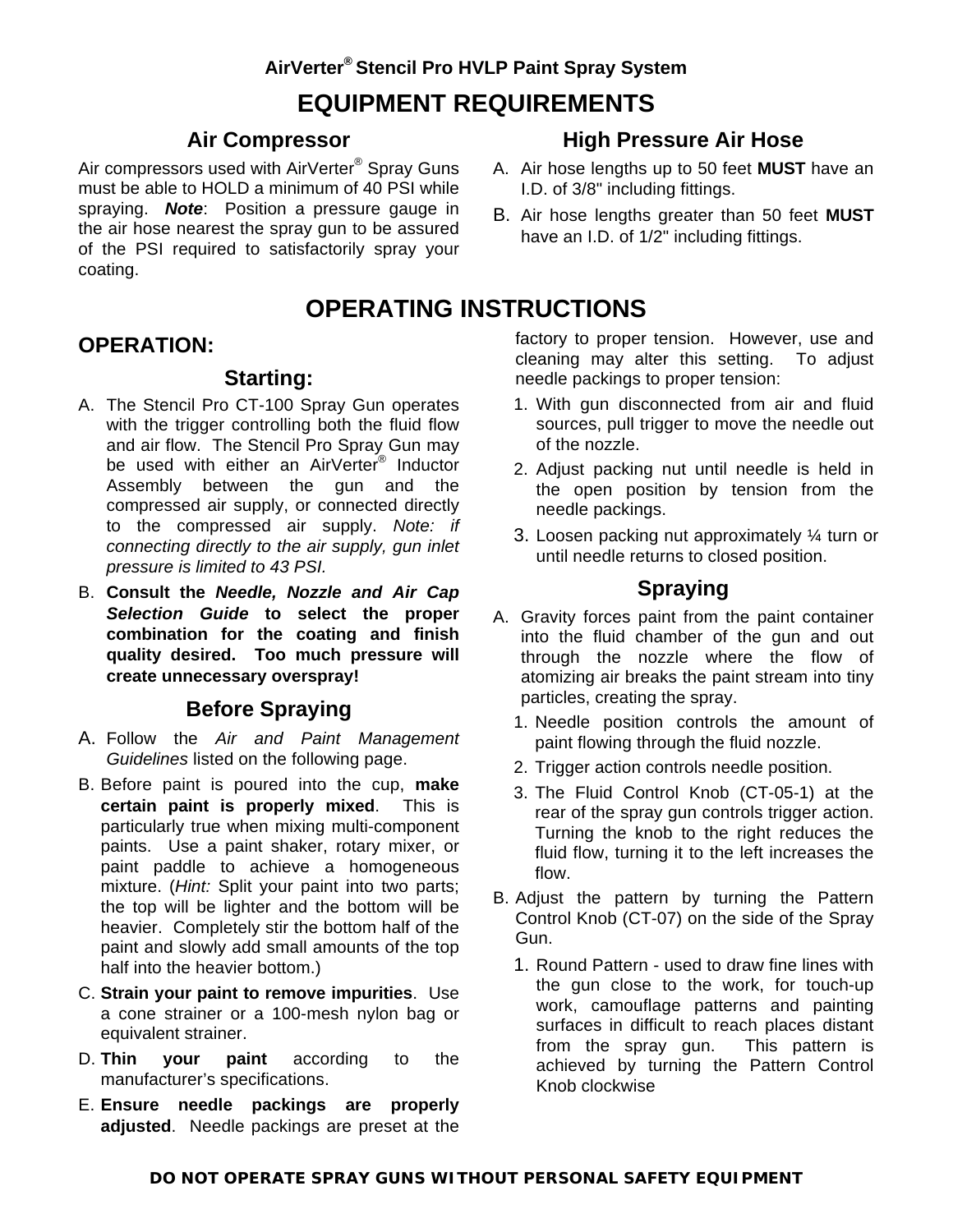- 2. Full Fan Pattern used with the spray gun 6"-8" from the work. Overlap not more than 50% of the previous pass. Do not "fog" coat. This pattern is achieved by turning the Pattern Control Knob counterclockwise.
- 3. The full fan pattern may be reduced in size by gradually turning the Pattern Control

Knob clockwise. *Fluid flow* must be *reduced* at the same time to maintain even paint distribution.

C. If you are having problems with the operation of your paint gun, check the Trouble Shooting Guide at the end of the manual for possible causes and solutions.

#### **Air and Paint Management Guidelines**

| <b>Approximate PSI</b>                                                                       | <b>Application</b>                                                                                                                                                                  |
|----------------------------------------------------------------------------------------------|-------------------------------------------------------------------------------------------------------------------------------------------------------------------------------------|
| <b>Thin Coatings</b>                                                                         | Machines and implements, small parts, plant maintenance,                                                                                                                            |
| ZAHN #2 Test: 16 to 22 seconds<br>Minimum 40 PSI compressor pressure                         | controlled production work, work in enclosed areas with<br>poor ventilation, priming.                                                                                               |
| Thin to Medium Coatings                                                                      | Dual gun work for all of the above listed applications - will                                                                                                                       |
| ZAHN #2 Test: 22 to 30 seconds<br>40 to 60 PSI compressor pressure                           | support up to 50' of 3/8" ID hose for each gun. Also for<br>higher production levels of all of the above.                                                                           |
| <b>High Solid Coatings</b><br>ZAHN #3 Test: 37 + seconds<br>50 to 70 PSI compressor pressure | epoxies, marine enamels, high production<br>Marine<br>steelwork, high production with conveyer lines, large<br>surfaces with thinner viscosity material, latex on wood or<br>metal. |
| 80% Solids Coatings                                                                          | Ultra high production levels on extremely large surfaces;                                                                                                                           |
| 60 to 80 PSI compressor pressure                                                             | un-thinned epoxies, enamels, latex, urethane.                                                                                                                                       |

### **WARNING**

**Gun must be de-pressurized prior to any maintenance or disassembly procedure. Disconnect air hose prior to performing any maintenance operation.**

#### **Cleaning the Stencil Pro Spray Gun**

#### **Cleaning and Gun Care**

- A. Remove the Air Cap and Ring and clean with solvent.
- B. Flush gun thoroughly with solvent.
- C. Clean nozzle with brush. Never place the whole gun in solvent.
- D. Clogged holes should never be cleaned with hard objects as the smallest amount of damage may badly influence the spray pattern.
- E. Packing must be slightly lubricated after cleaning of gun.

#### **Spray Gun Performance Is Directly Related To How Well The Gun Is Cleaned After Use**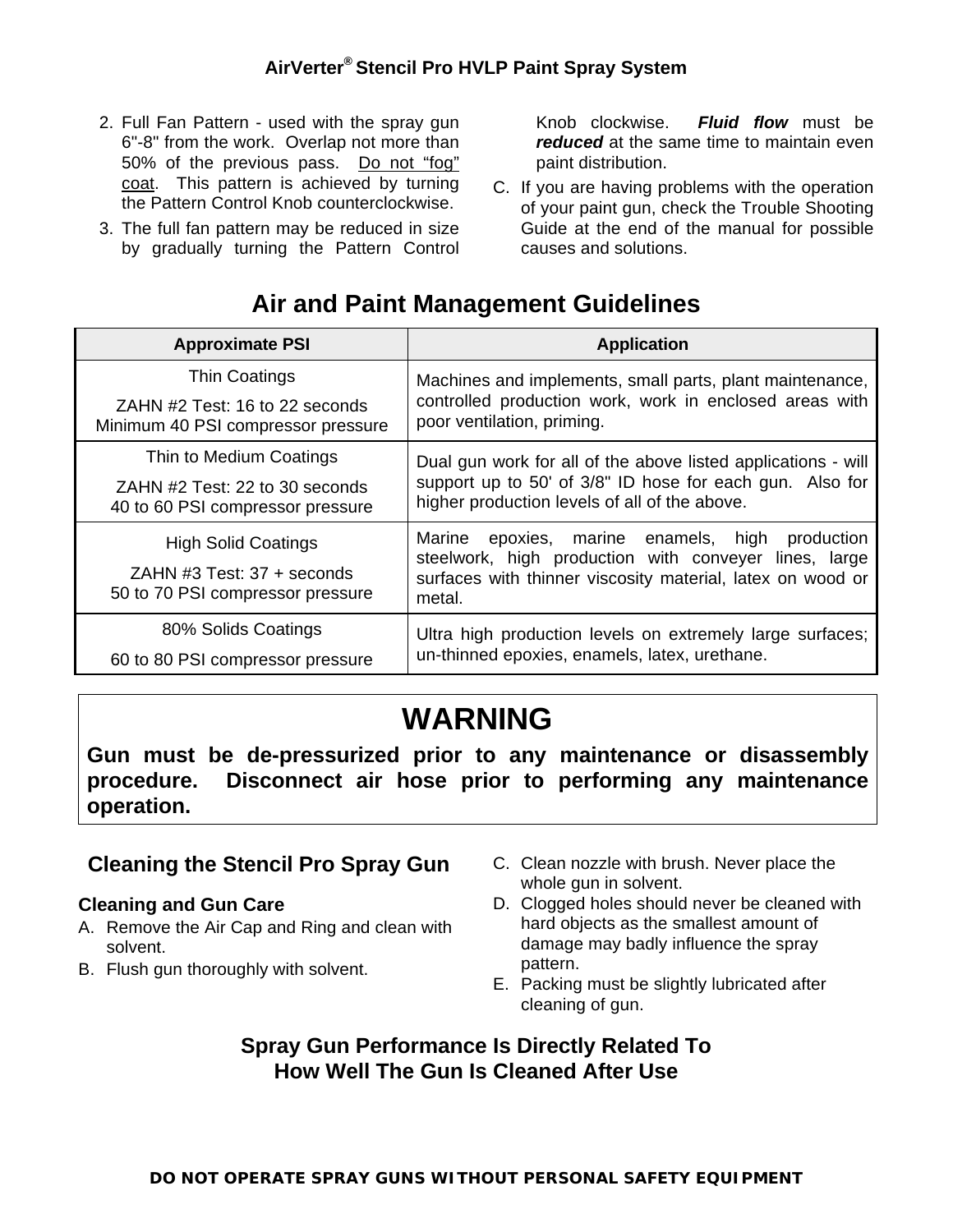#### **Lubricate**

- A. Use Vaseline or a non-silicone grease to lubricate the gun.
- B. Lubricate all threaded connections for ease of maintenance.
- C. Lubricate the Needle only where it passes through the needle packings.
- D. **DO NOT** allow lubricant to get into the Fluid Tube, Nozzle, Air Cap, or interior of the paint chamber (areas where paint may come in contact with lubricant).

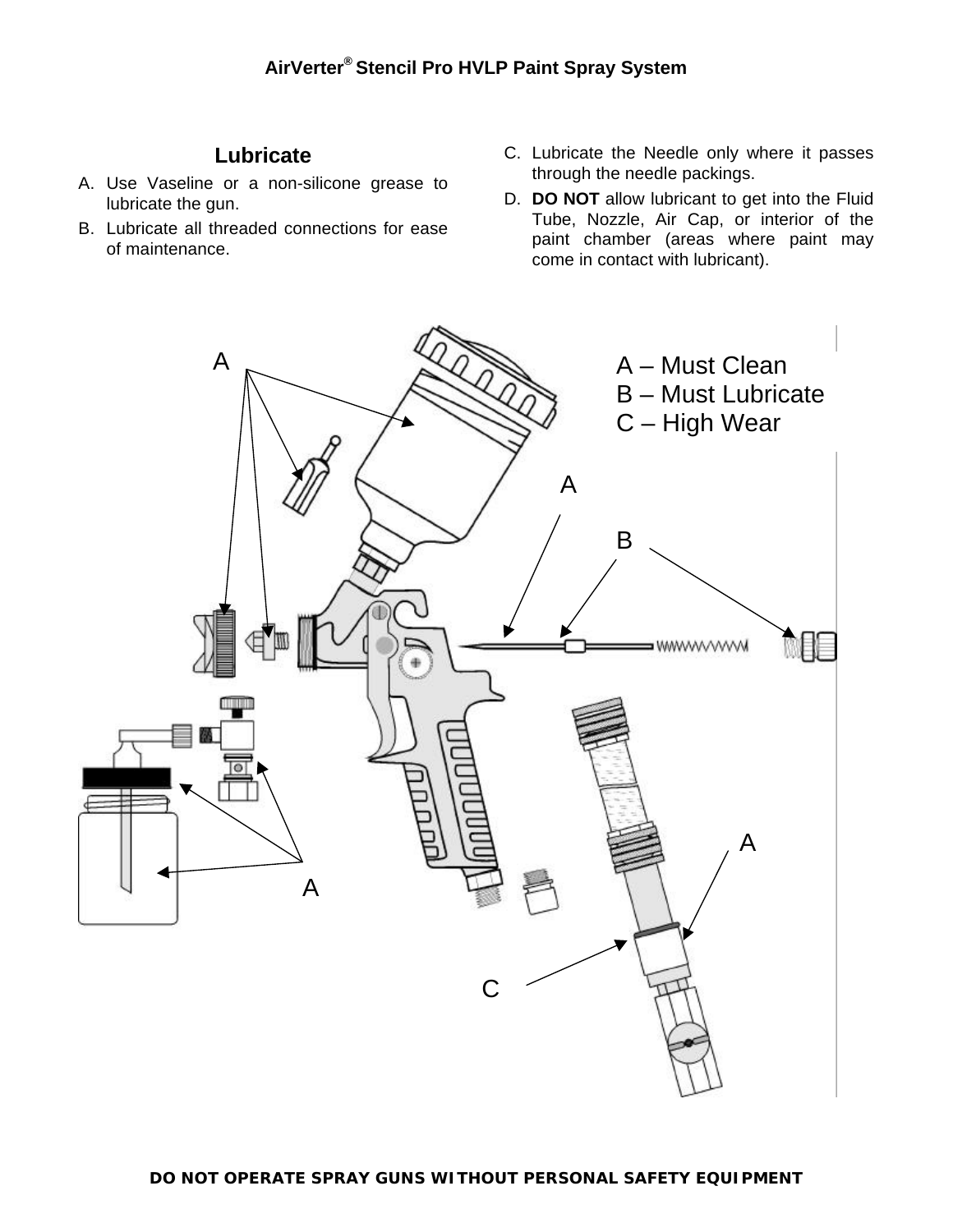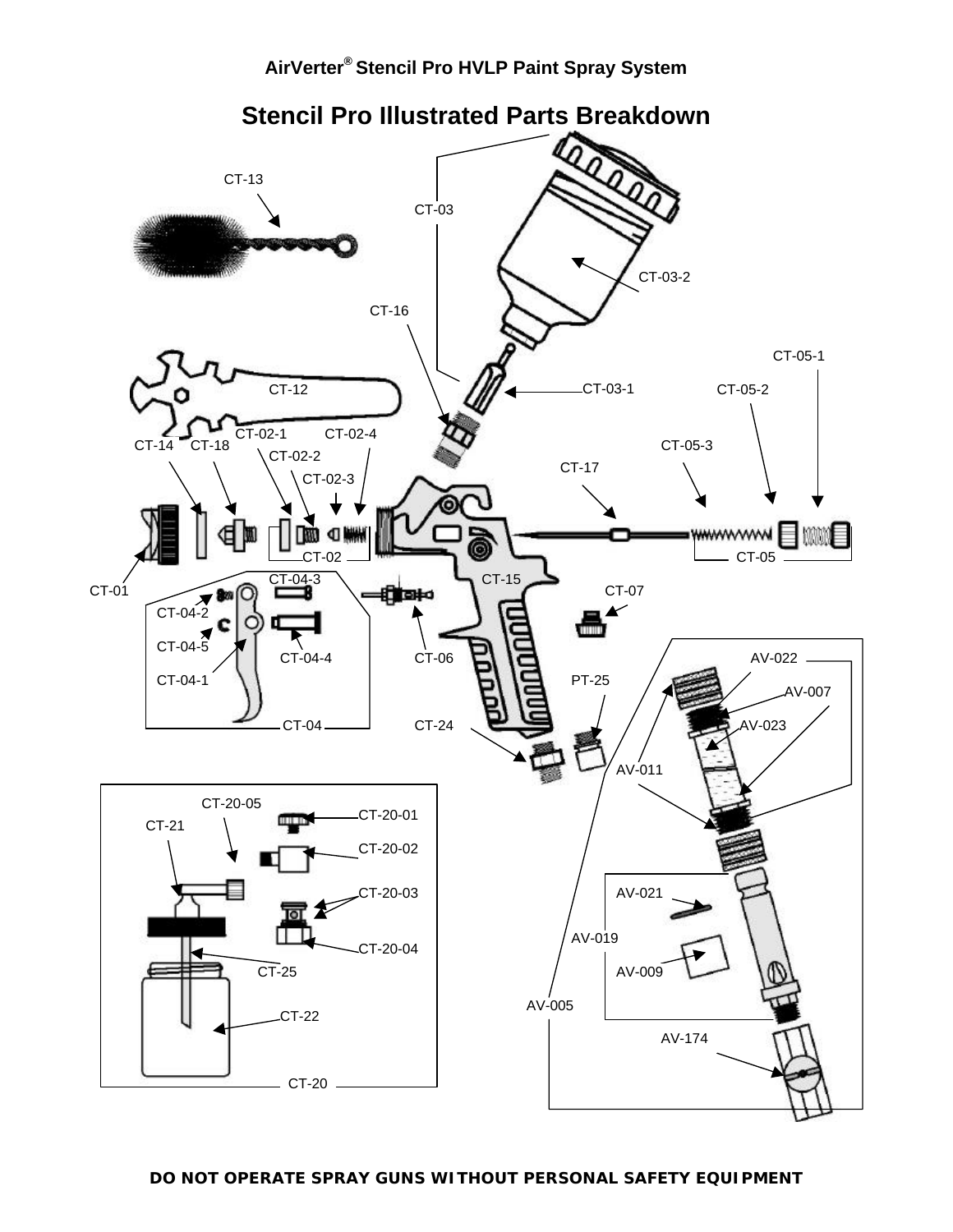#### **Stencil Pro (CT-100 / CT-200) Parts List**

| Part#        | <b>NSN</b>       | <b>Description</b>                                  |
|--------------|------------------|-----------------------------------------------------|
| AV-005       | 4940-01-391-9274 | AirVerter <sup>®</sup> Inductor Assembly            |
| AV-007       | 4940-01-440-1125 | Atomizing Hose Insert (pr)                          |
| AV-009       | 4310-01-395-7387 | Inductor Filter (pkg of 5)                          |
| AV-011       | 4730-01-430-9738 | Female QD                                           |
| AV-019       | 4940-01-395-8179 | AirVerter <sup>®</sup> Inductor (w/o hose assembly) |
| AV-021       | 5365-01-395-1464 | <b>Filter Retainer</b>                              |
| AV-022       | 4720-01-439-9258 | 3-ft. Air Hose w/ Inserts 5/8-in. ID                |
| AV-023       | 4720-01-399-5688 | Atomizing Hose 5/8-in. ID (per foot)                |
| AV-174       | 4940-01-395-8178 | Air Control Valve - High Pressure                   |
| <b>CT-01</b> | 4940-01-439-8272 | Air Cap Assembly                                    |
| CT-02        | 4940-01-439-7965 | <b>Packing Set</b>                                  |
| CT-02-1      | 4940-01-439-9947 | Gasket                                              |
| CT-02-2      | 4940-01-439-9946 | <b>Packing Screw</b>                                |
| CT-02-3      | 4940-01-439-9942 | <b>Teflon Seal</b>                                  |
| CT-02-4      | 4940-01-439-9939 | Spring                                              |
| CT-03        | 4940-01-439-7056 | <b>Cup Assembly</b>                                 |
| CT-03-1      | 4940-01-439-9937 | <b>Paint Strainer</b>                               |
| CT-03-2      | 4940-01-439-7051 | <b>Cup Complete</b>                                 |
| <b>CT-04</b> | 4940-01-439-8993 | <b>Trigger Assembly</b>                             |
| CT-04-1      | 4940-01-439-8991 | <b>Trigger</b>                                      |
| CT-04-2      | 4940-01-439-8987 | <b>Trigger Screw</b>                                |
| CT-04-3      | 4940-01-439-8985 | <b>Trigger Screw</b>                                |
| CT-04-4      | 4940-01-439-8984 | <b>Trigger Pin</b>                                  |
| CT-04-5      | 4940-01-439-8983 | E-Ring                                              |
| CT-05        | 4820-01-439-8979 | <b>Fluid Control Assembly</b>                       |
| CT-05-1      | 4820-01-439-8978 | <b>Fluid Control Knob</b>                           |
| CT-05-2      | 4820-01-439-8976 | <b>Lock Nut For Fluid Control Knob</b>              |
| CT-05-3      | 4940-01-439-9930 | <b>Spring For Paint Needle</b>                      |
| CT-06        | 4940-01-439-9934 | <b>Air Control Assembly</b>                         |
| CT-07        | 4940-01-439-9935 | <b>Pattern Control Assembly</b>                     |
| <b>CT-08</b> | 4940-01-439-8279 | 0.5mm Needle/Nozzle Air Cap Kit                     |
| CT-09        | 4940-01-439-8274 | 0.8mm Needle/Nozzle Air Cap Kit                     |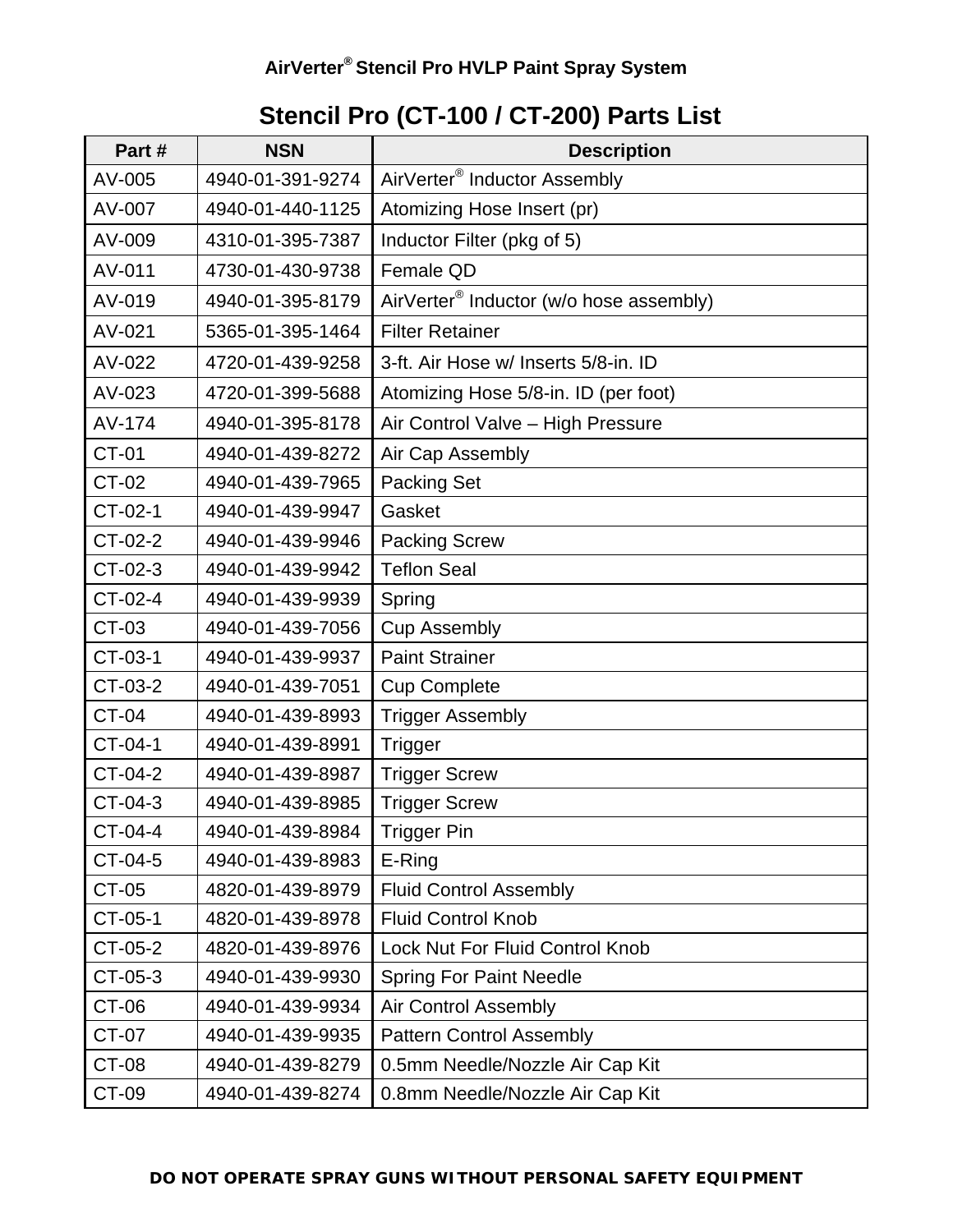| <b>CT-10</b> | 4940-01-439-8276 | 1.0mm Needle/Nozzle Air Cap Kit         |
|--------------|------------------|-----------------------------------------|
| <b>CT-12</b> | 4940-01-439-9002 | Wrench                                  |
| <b>CT-13</b> | 4940-01-439-8999 | <b>Brush</b>                            |
| <b>CT-14</b> | 4940-01-439-8998 | O-Ring                                  |
| <b>CT-15</b> | 4940-01-439-8327 | <b>Body</b>                             |
| <b>CT-16</b> | 4730-01-439-8995 | <b>Adapter Connector</b>                |
| CT-17-05     | 4940-01-439-8321 | Needle 0.5mm                            |
| CT-17-08     | 4940-01-439-8319 | Needle 0.8mm                            |
| CT-17-10     | 4940-01-439-8317 | Needle 1.0mm                            |
| CT-18-05     | 4940-01-439-8289 | Nozzle 0.5mm                            |
| CT-18-08     | 4940-01-439-8283 | Nozzle 0.8mm                            |
| CT-18-10     | 4940-01-439-8286 | Nozzle 1.0mm                            |
| <b>CT-20</b> | 4940-01-439-7968 | <b>Stencil Brush Attachment Kit</b>     |
| CT-20-01     | 4730-01-439-9003 | <b>Fix Screw</b>                        |
| CT-20-02     | 4940-01-439-9005 | Adapter - Upper                         |
| CT-20-03     | 4940-01-439-9011 | O-Ring                                  |
| CT-20-04     | 4940-01-439-9010 | Adapter - Lower                         |
| CT-20-05     | 4940-01-439-9009 | 360 Swivel Adapter                      |
| <b>CT-21</b> | 4940-01-439-9008 | <b>Stencil Brush Jar Cover Assembly</b> |
| <b>CT-22</b> | 4940-01-439-7037 | 22cc Jar                                |
| CT-23        | 4940-01-439-7045 | 60cc Jar                                |
| <b>CT-24</b> | 4730-01-439-9007 | Air Connector                           |
| <b>CT-25</b> | 4710-01-439-9006 | <b>Suction Tube</b>                     |
| <b>PT-25</b> | 4730-01-439-9117 | <b>Threaded Male QD</b>                 |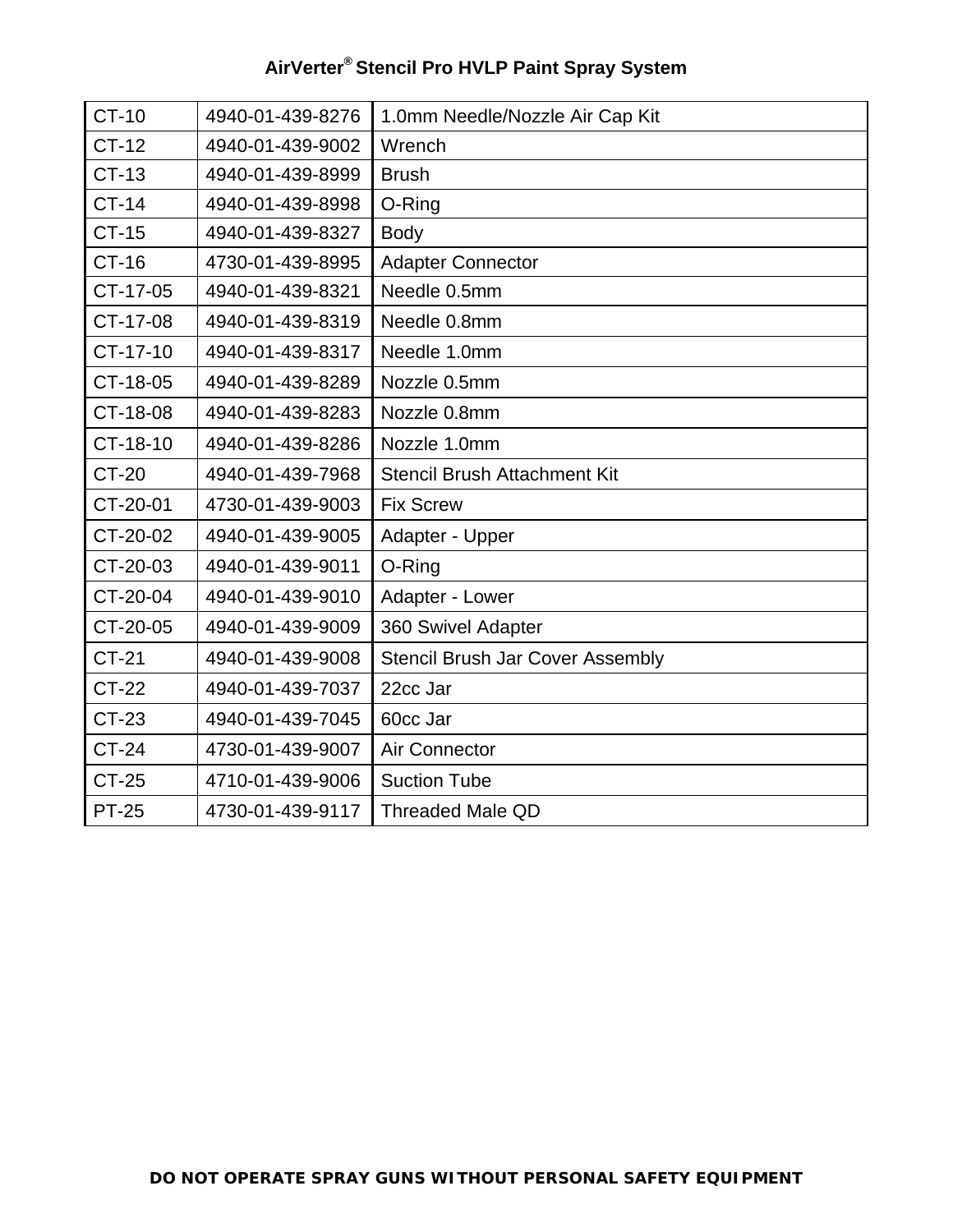#### **Needle, Nozzle and Air Cap Selection Guide**

Select the proper fluid nozzle and needle for the material to be sprayed. Needle and nozzle are a matched set - machined to act as a valve. Replace the Needle and Nozzle when worn.

| <b>Finish</b>                                                                                                                                                                                                                                                                                                   | <b>Needle</b><br><b>Nozzle</b> | <b>Uses or Coating Type</b>                                                                                                                                                       | <b>Compressor</b><br>Air Pressure* |
|-----------------------------------------------------------------------------------------------------------------------------------------------------------------------------------------------------------------------------------------------------------------------------------------------------------------|--------------------------------|-----------------------------------------------------------------------------------------------------------------------------------------------------------------------------------|------------------------------------|
|                                                                                                                                                                                                                                                                                                                 | 0.5                            | Ultra Fine Finish With Thin Coatings on Small Parts<br>Ultra Fine Touch Up                                                                                                        |                                    |
| Ultra Fine Finish                                                                                                                                                                                                                                                                                               |                                | Specialty Applications/Wood Working<br>Water-Based Lacquers, Urethanes                                                                                                            | $45 - 50$                          |
| Automotive Base or Clear Coat<br>Top Coats For Automotive, Aviation and Marine Use<br><b>Excellent Finish</b><br>Wood: Lacquers, Stains, Polyurethanes, Varnishes<br>0.8<br>Good Production<br>Thin Specialty Coatings With Low Mil Build and Fine<br><b>Finish Requirements</b><br><b>Water-Based Coatings</b> |                                | 45-55                                                                                                                                                                             |                                    |
| Good Finish<br>1.0<br><b>High Production</b>                                                                                                                                                                                                                                                                    |                                | Higher Production For The Same Applications As<br>Above<br>Fine Finish With Gloss Alkyd Enamel Primers and<br>Sealers For Automotive, Aviation and Marine<br>Water-Based Coatings | 55-65                              |

\*Measured at the gun handle.

| Nozzle Size Expressed in Millimeters $\bullet$ 1 Millimeter = .040 (Approximately) |              |              |  |
|------------------------------------------------------------------------------------|--------------|--------------|--|
| $0.5 = .020$                                                                       | $0.8 = .032$ | $1.0 = .040$ |  |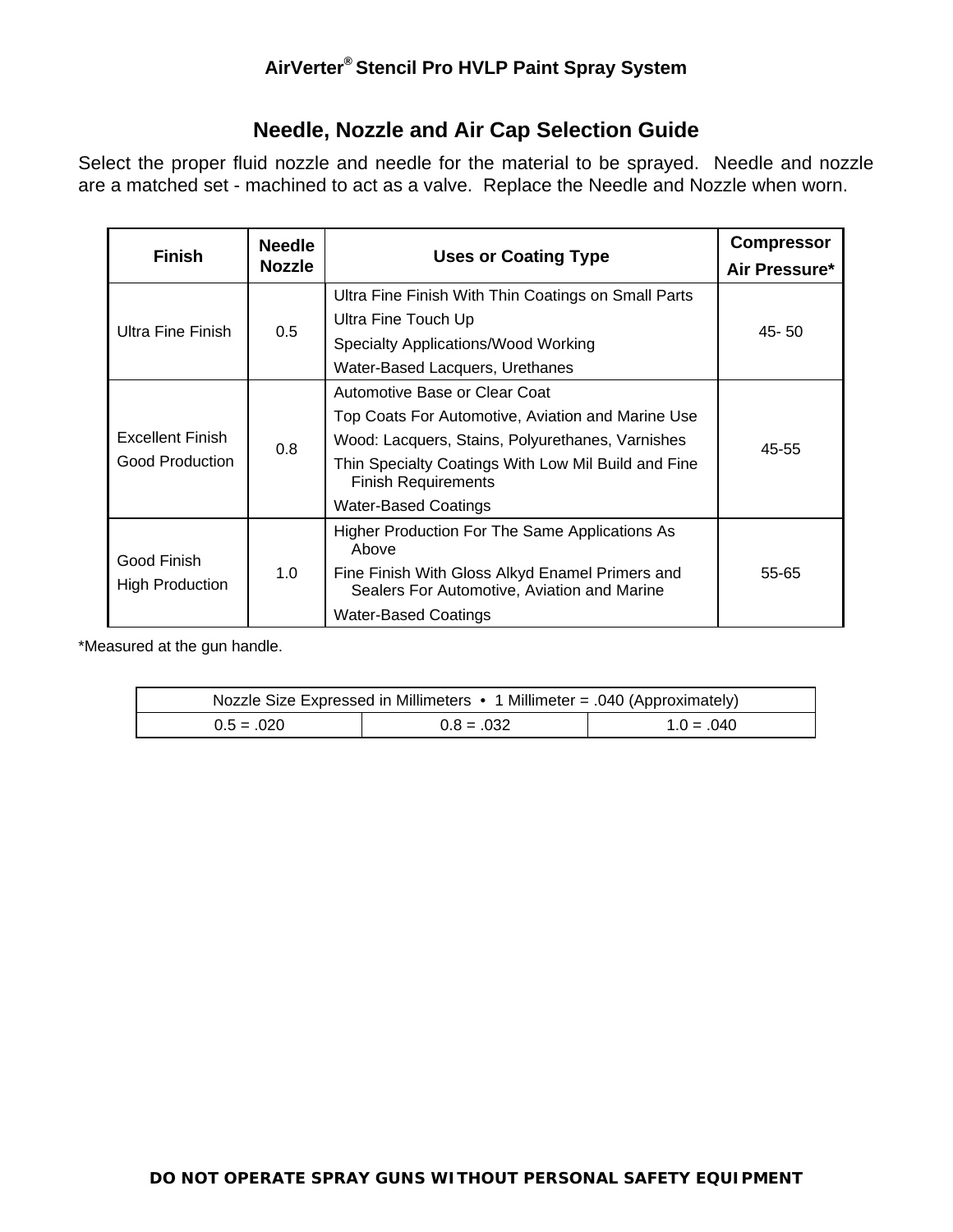| <b>Trouble</b>                           | <b>Probable Cause</b>                            | <b>Remedy</b>                                                         |
|------------------------------------------|--------------------------------------------------|-----------------------------------------------------------------------|
|                                          | Blockage in fluid nozzle<br>1.                   | 1. Clean or replace; strain paint                                     |
| Paint Will Not                           | Loose fluid nozzle<br>2.                         | 2.<br>Tighten                                                         |
| <b>Flow</b>                              | Coating is too thick<br>3.                       | 3.<br>Thin the coating                                                |
|                                          | Loose needle packing<br>4.                       | Adjust packing<br>4.                                                  |
| Inconsistent                             | 1. Running out of paint                          | Fill cup or pot, but never the top $\frac{1}{4}$<br>1.                |
| <b>Spray Pattern</b>                     | 2. Loose needle packing                          | Adjust packing<br>2.                                                  |
| (Spits and<br>Sputters)                  |                                                  |                                                                       |
|                                          | 1. Damaged fluid needle                          | Replace<br>1.                                                         |
|                                          | 2. Wrong size fluid needle                       | Replace<br>2.                                                         |
|                                          | Dirty fluid nozzle<br>3.                         | Clean<br>3.                                                           |
|                                          | 4. Impurities in paint                           | Strain paint<br>4.                                                    |
| Leakage at                               | 5. Loose fluid nozzle                            | 5.<br>Tighten                                                         |
| Front of Gun                             | 6. Fluid adjustment screwed all<br>the way out   | Rotate Fluid Control Knob (CT-05-1)<br>6.<br>on rear of gun clockwise |
|                                          | 7. Needle not firmly seated in<br>the nozzle     | 7. Check for nozzle obstruction                                       |
|                                          | 8. Packing too tight                             | Loosen and adjust to correct tension<br>8.                            |
|                                          | 1. Dirty or damaged air cap                      | Clean or replace<br>1.                                                |
|                                          | Dirty or damaged fluid nozzle<br>2.<br>or needle | Clean or replace<br>2.                                                |
| <b>Distorted</b><br><b>Spray Pattern</b> | 3. Fluid nozzle partially clogged                | Clean<br>3 <sub>1</sub>                                               |
|                                          | 4. Fluid nozzle not centered with<br>air cap     | Replace air cap<br>4.                                                 |
|                                          | 5. Air cap not seated correctly                  | 5.<br>Re-seat air cap                                                 |

#### **Stencil Pro Troubleshooting Guide**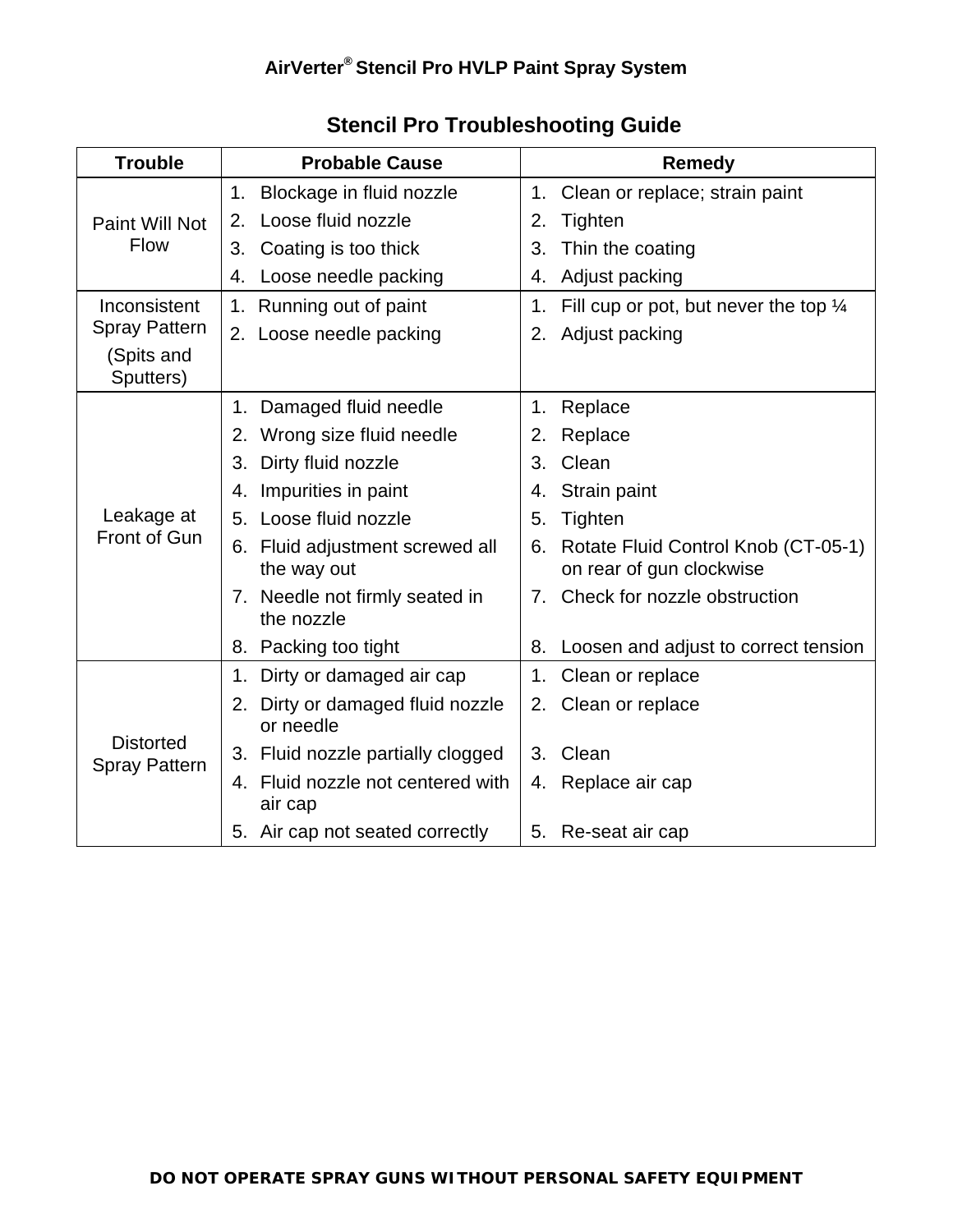#### **CT-11 High Wear Kit For Stencil Pro Spray Guns NSN 4940-01-439-7966**

| Part#        | <b>NSN</b>       | <b>Description</b>             | <b>QTY</b> |
|--------------|------------------|--------------------------------|------------|
| CT-02-3      | 4940-01-439-9946 | <b>Teflon Seal</b>             |            |
| CT-02-4      | 4940-01-439-9942 | Spring                         |            |
| CT-04-5      | 4940-01-439-8983 | E Ring                         |            |
| CT-05-3      | 4940-01-439-9930 | <b>Spring for Paint Needle</b> |            |
| CT-06-1      |                  | Spring (Air Control)           |            |
| CT-06-4      |                  | P.C. Seal                      |            |
| CT-06-5      |                  | <b>Foamed Rubber</b>           |            |
| CT-07-5      |                  | Washer                         |            |
| <b>CT-14</b> | 4940-01-439-8998 | O-Ring                         |            |
| CT-26-3      |                  | E Ring                         |            |

#### **CT-19 Stencil Brush Accessories – Complete NSN 4940-01-439-7972**

| Part# | <b>NSN</b>       | <b>Description</b>                      | <b>QTY</b> |
|-------|------------------|-----------------------------------------|------------|
| CT-20 | 4940-01-439-7968 | Stencil Brush Attachment Kit            |            |
| CT-21 | 4940-01-439-9008 | <b>Stencil Brush Jar Cover Assembly</b> |            |
| CT-22 | 4940-01-439-7037 | 22cc Jar                                |            |
| CT-23 | 4940-01-439-7045 | 60 <sub>cc</sub> Jar                    |            |